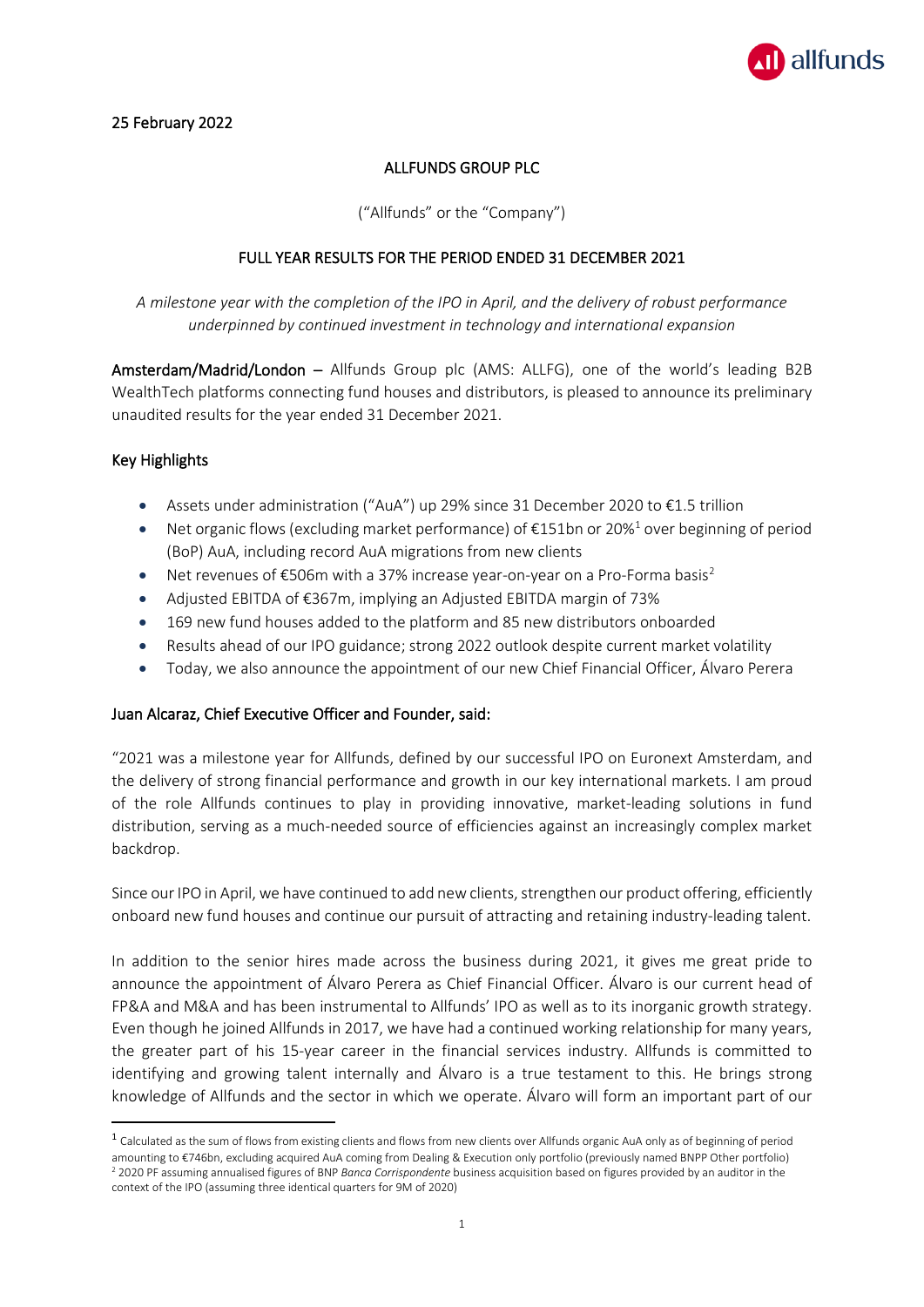

executive leadership team and reinforce our commitment to deliver strong financial performance for clients and shareholders.

I would like also to take this opportunity to thank Amaury for his valuable contribution to the development and strengthening of Allfunds over the past year and a half, in which Amaury and Álvaro have worked closely together. Amaury will remain with the company until 31 March to ensure a smooth and effective transition."

## Business Highlights

Allfunds' market position strengthens year-on-year, supported by its innovative approach to client service, and continued investment in proprietary technologies and solutions. The Company continues to deliver strong operational performance in line with the compelling building blocks of growth established at the IPO.

The Company keeps on winning market share, accelerating the flywheel effect<sup>[3](#page-1-0)</sup>:

- Record year of migrations and distributors onboarded (85). The Company has managed to gain roughly half of the new clients from direct competitors, which signals the strong value proposition offered, and to attract clients from potential growth markets such as Asia and LatAm.
- In terms of fund houses added to the platform (169), this year represents another landmark year with a predominance of fund houses coming from expansion markets such as France, Sweden and Asia.

The Company continues to capitalise on new business initiatives and continued digital product enhancements to meet evolving needs of clients and their end customers. During the period, Allfunds has strengthened its customer proposition with continued investments to develop its proprietary technologies through its digital ecosystem, Allfunds Connect:

- Continued evolution of Telemetrics tool, to deliver comprehensive market data and intelligence resources to support clients' new business growth and meet the increasingly data-driven needs of clients in the current market environment.
- Upgrade of Nextportfolio, the only portfolio monitoring and reporting tool in the market with the capacity to deliver discretionary portfolios at scale, to facilitate optimisation by asset allocation and the analysis of fund performance contribution.

Allfunds' subscription-based business continues its positive trend and has achieved 45% growth in revenues in 2021, to €20m. The number of average monthly users of Connect has also increased 32% to almost 7,200, reflecting the strong additional potential of this tool to enhance customer engagement.

<span id="page-1-0"></span><sup>&</sup>lt;sup>3</sup> Allfunds' large global network and comprehensive offering create a powerful network effect that enables Allfunds to generate value for its clients at both sides of the Allfunds platform. Allfunds´ ability to achieve better terms negotiating distribution agreements attracts new distributors to join the Allfunds platform, providing incremental flows to fund houses, thus incentivising more fund houses to join Allfunds to capture increased sales from a growing base of distributors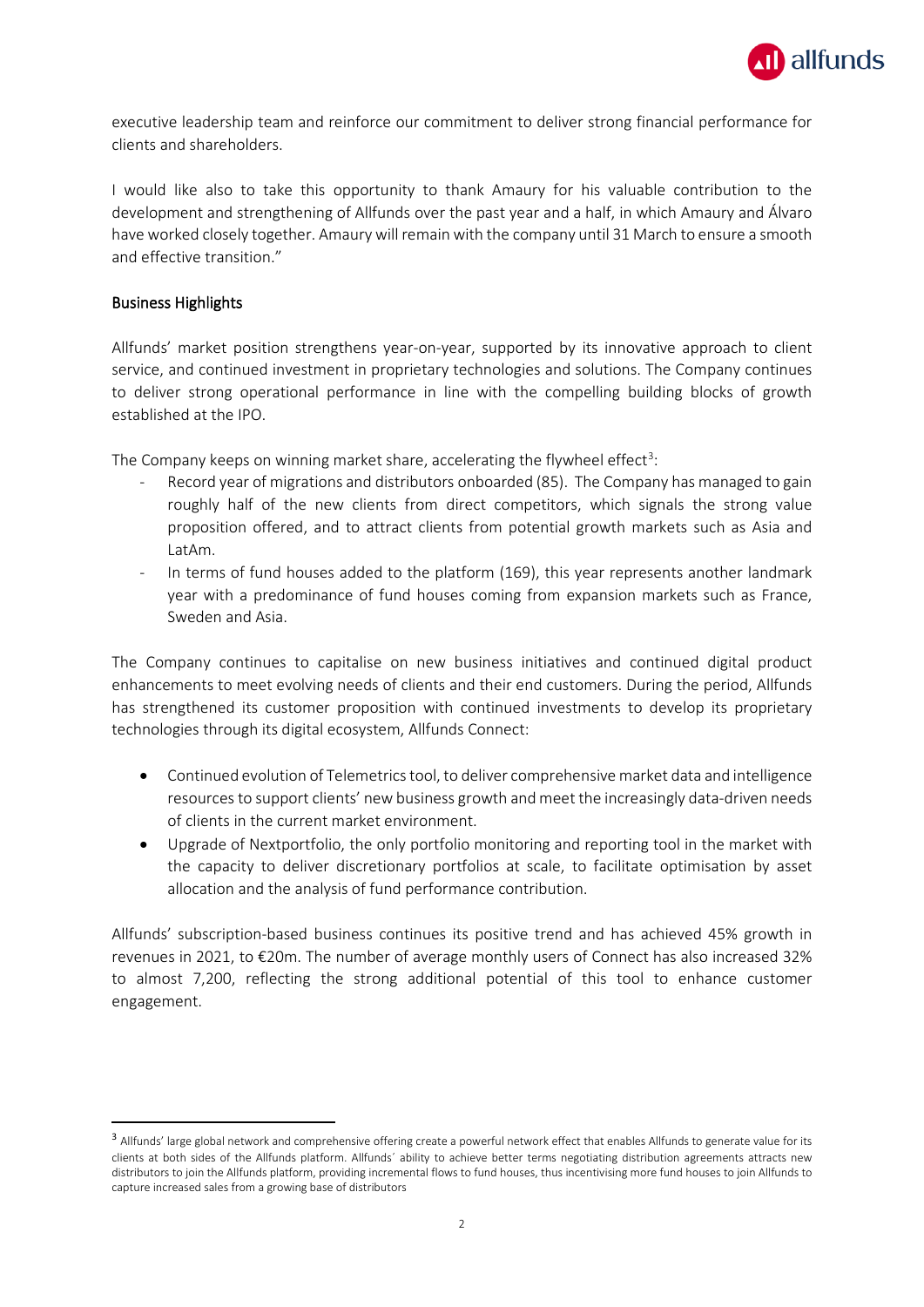

Additionally, Allfunds has further extended its product offering:

- The launch of Allsolutions, a B2B sub-advisory platform providing fund of fund managers and discretionary portfolio managers with solutions to optimise their portfolios and deliver greater efficiencies for fund transfers.
- Unique access to private capital markets, where Allfunds´ clients will have a one-stop-shop offering for both liquid and illiquid investment solutions
- Relevant progress with Allfunds Blockchain through i) the successful execution of the first orders of a new tokenized fund on the Spanish Regulatory Sandbox initiative and ii) launching "FAST" in Spain and Italy, the innovative solution to deliver efficiencies in investment fund transfers using Allfunds' unique blockchain technology
- $ESG$  value-added rating at fund and portfolio level, with  $SFR<sup>4</sup>$  $SFR<sup>4</sup>$  $SFR<sup>4</sup>$  fund categorisation

The creation of a sustainable business model remains a priority for Allfunds. In 2021, the Company has reinforced its commitment to this endeavour and has embedded ESG in its strategy, actively promoting stakeholder engagement and aligning with major ESG International standards such as Global Compact and Principles for Responsible Investment (PRI).

Allfunds' network of international partnerships remains a strategic differentiator for the business. During 2021, Allfunds activated partnerships with world-leading service providers, with the goal of attracting new clients, creating efficiencies and revenue synergies for existing clients and their endcustomers, and underpinning the Company's future value creation. One such strategic partnership provides the Company´s global network of distributors with access to private market investment opportunities.

The Company has pursued opportunities to expand its international footprint in key global markets through the appointment of senior talent to lead growth initiatives overseas. Over the period, Allfunds has made strategic executive hires in France, Hong Kong and Iberia. Attracting and retaining senior talent is a critical step in furthering the Company's growth ambitions, and strengthening the overall service provided to clients in key regions. Additionally, Allfunds received Board approval to operate a WOFE (Wholly Owned Foreign Enterprise) in Shanghai, which will allow the sale of its digital capabilities in Mainland China further bolstering its global expansion.

## Financial highlights

The financial year 2021 was defined by strong client activity which translated into further growth and a record financial performance for the Company.

The Company has delivered an excellent financial performance, with net revenues up 37%, from 2020 Pro-Forma<sup>[5](#page-2-1)</sup> €370m to €506m, and high profitability with Adjusted EBITDA increasing by 40%, from 2020 Pro-Forma<sup>5</sup> €263m to €367m, implying an Adjusted EBITDA margin of 71% and 73% respectively. The strong performance was primarily due to an exceptional growth of AuA, positive net platform revenue margin evolution partially supported by the contribution from transaction revenues, and variable costs under control despite higher level of activity.

<span id="page-2-0"></span><sup>4</sup> Sustainable Finance Disclosure Regulation

<span id="page-2-1"></span><sup>5</sup> 2020 PF assuming annualised figures of BNP *Banca Corrispondente* business acquisition based on figures provided by an auditor in the context of the IPO (assuming three identical quarters for 9M of 2020)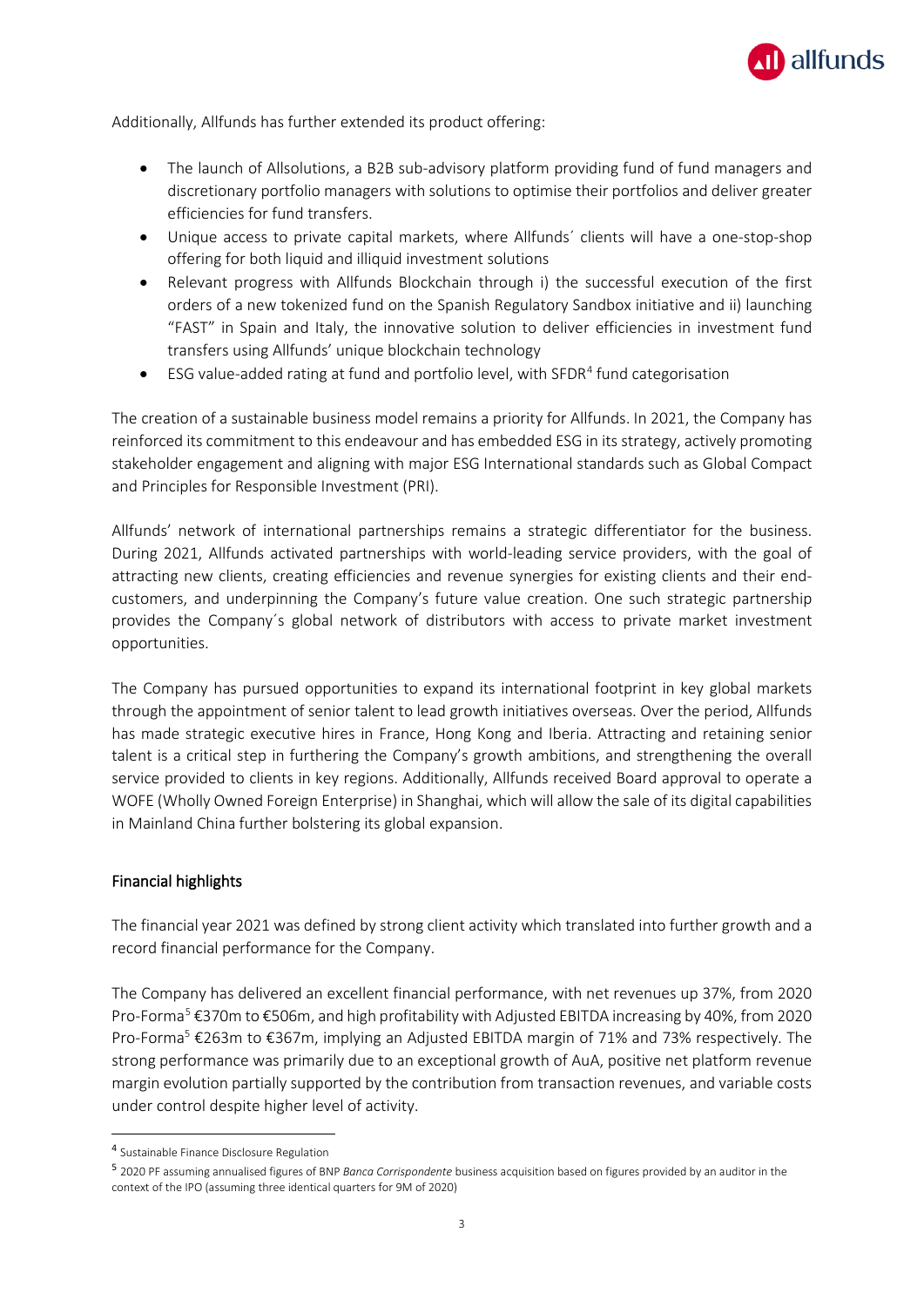

Net platform revenues for the period were up 36% to €485m (2020 PF: €356m). These net platform revenues which are recurring fees represented 96% of total net revenues and the net subscription and other revenues accounted for 4% of total net revenues. The net platform revenues are split into commission revenue and transaction revenue. The commission revenue has experienced an increase of 37% driven by a higher volume of AuA. As a result, net platform revenue margin stood at 3.6 bps up from 3.0 bps in 2020. This margin expansion can be explained by several positive factors: i) positive mix effects as a result of the faster growth of Allfunds Traditional platform service´s AuA perimeter, ii) strong transaction related revenues in the year and iii) fund house harmonization programme. These were partially compensated by the onboarding of new clients in new regions at lower platform margins and the incorporation of AuA coming from BNPP assets transfer at lower margin.

Net subscription revenues increased by 45% to €20m (2020 PF: €14m) thanks to the effort in selling membership fees and add-on services, in line with expectations.

Total Adjusted Expenses increased by 30% to €145m (2020 PF: €112m), showing we have invested meaningfully in the future growth of the company. Most of this increase is related to the additional hiring in senior roles, combined with increases seniority in key roles. We have also the impact of the BNPP transaction, the higher bonus pool and the set-up of the Long-Term Incentive plan for key employees as anticipated. Total headcount<sup>[6](#page-3-0)</sup> grew from 884 employees as of December 2020 to 907 employees as of December 2021.

Adjusted EBITDA rose to €367m (2020 PF: €263m), an increase of 40% compared with Pro-Forma numbers of the prior period, and our Adjusted EBITDA margin increased to 73% (2020 PF: 71%).

In 2021, Allfunds decided to opt for a tax-step up regime in Italy as a result of the acquisition of BNPP *Banca Corrispondente* business by which, in exchange for a substitute tax (paid as an up-front amount), Allfunds is entitled to amortise the relevant stepped-asset for tax purposes. On 7 June 2021, the Italian tax authorities confirmed Allfunds Bank Milan Branch 's entitlement to apply for the step-up rules in a positive answer to a ruling application filed in March 2021.

Adjusted Profit after tax, including the impact of the above-mentioned tax step-up, stood at €192m (2020: €169m), an increase of 14% compared with the prior period.

In terms of underlying capital expenditures, the Company has increased to €27m in 2021, up from €19m in 2020, reflecting it has invested meaningfully in the future growth of the company strengthening its digital proposition and IT requirements.

<span id="page-3-0"></span><sup>6</sup> Including Fixed-Term employees and contractors (excluding one-offs)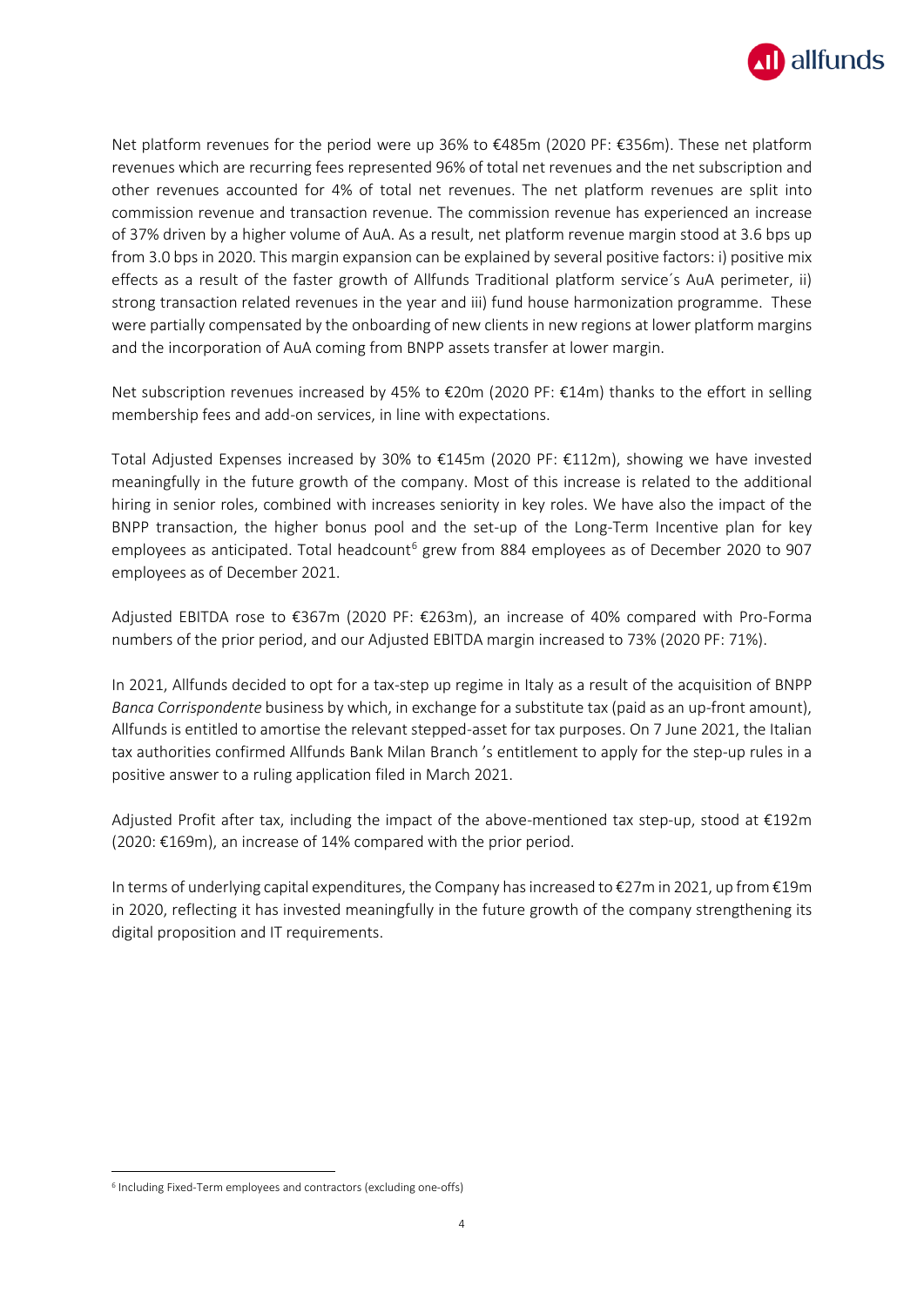

## Non-financial highlights

| Figures in $\epsilon$ billion            | 2021  | 2020  | Change<br>$Y$ -o- $Y$<br>(%) | 2H 2021 | 1H 2021 | Change<br>$H$ -o-H<br>$(\%)$ |
|------------------------------------------|-------|-------|------------------------------|---------|---------|------------------------------|
| AuA EoP                                  | 1,494 | 1,159 | 29%                          | 1,494   | 1,348   | 11%                          |
| Average AuA                              | 1,351 | 994   | 36%                          | 1,431   | 1,269   | 13%                          |
| Net flows as a % of BoP AuA $(1)$        | 20.2% | 11.6% | 8.6 p.p.                     | 7.0%    | 11.5%   | $(4.5)$ p.p.                 |
| Market performance as a % of BoP AuA (2) | 10.4% | 4.4%  | 6.0 p.p.                     | 3.1%    | 6.6%    | (3.5) p.p.                   |

Note: 2021 financial data unaudited. AuA refer to Assets under administration at End of Period ("EoP") 31 December

(1) Calculated as the sum of flows from existing clients and flows from new clients over Allfunds traditional AuA only as of beginning of period amounting to €746bn, excluding acquired AuA coming from BNPP Other portfolio

(2) Volumes of AuA from movements in the financial markets in any given year as a percentage of Allfunds traditional AuA only as of beginning of period amounting to €746bn, excluding acquired AuA coming from BNPP Other portfolio

| Figures in $\epsilon$ million, unless otherwise stated | 2021    | 2020 PF | Change<br>$Y$ -o-Y $(%)$ | 2H 2021 | 1H 2021(3) | Change<br>H-o-H (%) |
|--------------------------------------------------------|---------|---------|--------------------------|---------|------------|---------------------|
| <b>Net revenue</b>                                     | 505.7   | 370.4   | 37%                      | 258.5   | 247.2      | 5%                  |
| of which: Net platform revenue                         | 485.4   | 356.4   | 36%                      | 247.4   | 238.0      | 4%                  |
| Net platform revenue (% of total)                      | 96.0%   | 96.2%   | $(0.2)$ p.p.             | 95.7%   | 96.3%      | 0.6 p.p.            |
| Net platform revenue margin (bps)                      | 3.6     | 3.0     | 0.6                      | 3.4     | 3.8        | (0.4)               |
| of which: Net subscription and other revenues          | 20.3    | 14.0    | 45%                      | 11.1    | 9.2        | 20%                 |
| Net subscription and other revenues (% of total)       | 4.0%    | 3.8%    | 0.2 p.p.                 | 4.3%    | 3.7%       | 0.6 p.p.            |
| Separately disclosed items (4)                         | 113.6   | 63.3    | 80%                      | 36.6    | 77.0       | (52)%               |
| <b>Adjusted EBITDA</b>                                 | 367.2   | 262.7   | 40%                      | 186.1   | 181.1      | 3%                  |
| Adjusted EBITDA margin                                 | 72.6%   | 70.9%   | 1.7 p.p.                 | 72.0%   | 73.3%      | $(1.3)$ p.p.        |
| Adjusted profit before tax                             | 328.5   | 240.4   | 37%                      | 166.5   | 161.3      | 4%                  |
| Adjusted Cash tax expense (5)                          | (136.3) | (71.7)  | 90%                      | (69.1)  | (66.9)     | 4%                  |
| <b>Adjusted profit after tax</b>                       | 192.2   | 168.6   | 14%                      | 97.4    | 94.4       | 4%                  |
| Illustrative free cash flow (6)                        | 188.8   | 170.8   | 11%                      | 92.7    | 95.7       | (3)%                |
| Underlying capital expenditures                        | 26.6    | 19.4    | 37%                      | 16.2    | 10.4       | 56%                 |
|                                                        |         |         |                          |         |            |                     |

Figures with normalised cash tax expense (excluding impact of tax step-up)

| Adjusted Cash tax expense (at 29.5% tax rate) | (96.9) | (71.7) | <b>35%</b> | (49.3) | (47.6) | 4%   |
|-----------------------------------------------|--------|--------|------------|--------|--------|------|
| Adjusted profit after tax (at 29.5% tax rate) | 231.6  | 169.2  | 37%        | 117.8  | 113.7  | 4%   |
| Illustrative Normalised free cash flow (7)    | 228.2  | 170.8  | 33%        | 113.1  | 1151   | (2)% |

(3) Re-stated figures to include provisions as part of Adjusted PBT and excluding Revolving Credit Facility interests from

(4) One-off items affecting Adjusted EBITDA include mainly the consultancy costs including the IPO costs amounting to around €24m, as well as the Transitional Service Agreement costs from recent deals with BNP Paribas

(5) Tax expense in 2021 based on 41.4% cash tax rate over Adjusted PBT (including tax step-up)

(6) Calculated as Adjusted EBITDA excluding underlying capex, recurring net interest income, Adj. cash tax expense (assuming a 41.4% as a result of the inclusion of the tax step-up) and excluding also rental expenses (not through P&L)

(7) Free cash flow assuming a 29.5% effective cash tax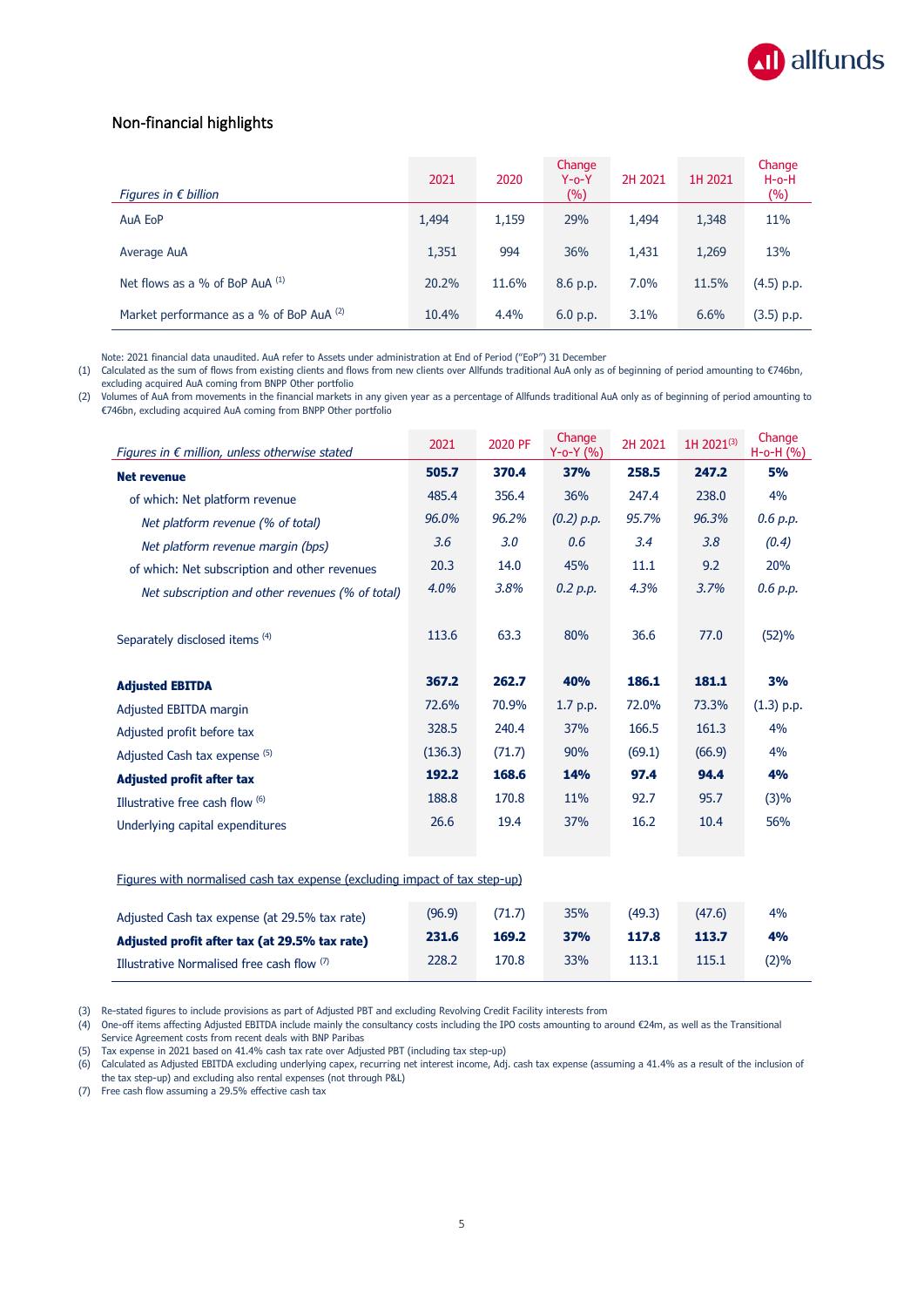

# Outlook

As data analytics and digital solutions have become more deeply woven into the fabric of financial services, companies have faced significant pressures to meet the evolving needs of clients, shareholders and other stakeholders, whose expectations are aligned to these tech-driven services. Companies have had to adopt enhanced technology frameworks to keep pace with the rest of the industry. For many, harnessing the power of new digital tools has presented challenges.

Allfunds is uniquely positioned to support companies' transition in the digital age. With a suite of bestin-class tools to facilitate improved market intelligence, portfolio modelling, and efficiencies embedded in blockchain technology, Allfunds empowers companies to compete in an increasingly complex marketplace and capture growth opportunities in line with new industry standards.

The Company continues to capitalise on these secular market growth trends from open-architecture penetration and outsourcing penetration, and to deliver strong operational performance aligned with the principles set out at the IPO.

At the macro-level, the now ever-present Russia-Ukraine conflict and inflation becoming much more conspicuous are impacting meaningfully the markets in these first months of the year. The Company revenue model provides resilience during times of market volatility. The Company remains very positive on the evolution of the business. Allfunds has a robust and very profitable business model, with a track record of delivering strong organic growth and increasing market share.

## Conference call and webcast

At 9.30 CET / 8.30 GMT / 3.30 EST, today, 25 February 2022, Juan Alcaraz, CEO, and Amaury Dauge, CFO, will host a live webcast to present the results and offer an update on the business outlook. The webcast can be accessed through the following link:

## [https://www.investis-live.com/allfunds/620f7ae4d99fcd0c00545fd4/atdsi](https://ddec1-0-en-ctp.trendmicro.com/wis/clicktime/v1/query?url=https%3a%2f%2fwww.investis%2dlive.com%2fallfunds%2f620f7ae4d99fcd0c00545fd4%2fatdsi&umid=be3a9be4-e721-43ce-9bfc-40fd0d35201d&auth=e0235952125b72be019bfef96f54f2303cf1d5e8-a3a7f878de921768a114810a1050c5970ddaaada)

Slides accompanying the presentation will be available in the link provided and at www.investors.allfunds.com, as well as the webcast recording.

## **Contacts**

#### Allfunds Group Plc

For media enquiries: For investor enquiries: Katherine Sloan, Head of Marketing and Communications +34 691 369 407 [Katherine.Sloan@allfunds.com](mailto:Katherine.Sloan@allfunds.com)

Silvia Rios, Head of Investor Relations +34 91 272 35 99 [Silvia.Rios@allfunds.com](mailto:Silvia.Rios@allfunds.com)

## FTI Consulting

Daisy Hall Jenny Boyd +44(0) 7807 298 568 +44 (0) 7971 005 577 [Daisy.Hall@fticonsulting.com](mailto:Daisy.Hall@fticonsulting.com) [Jenny.Boyd@fticonsulting.com](mailto:Jenny.Boyd@fticonsulting.com)